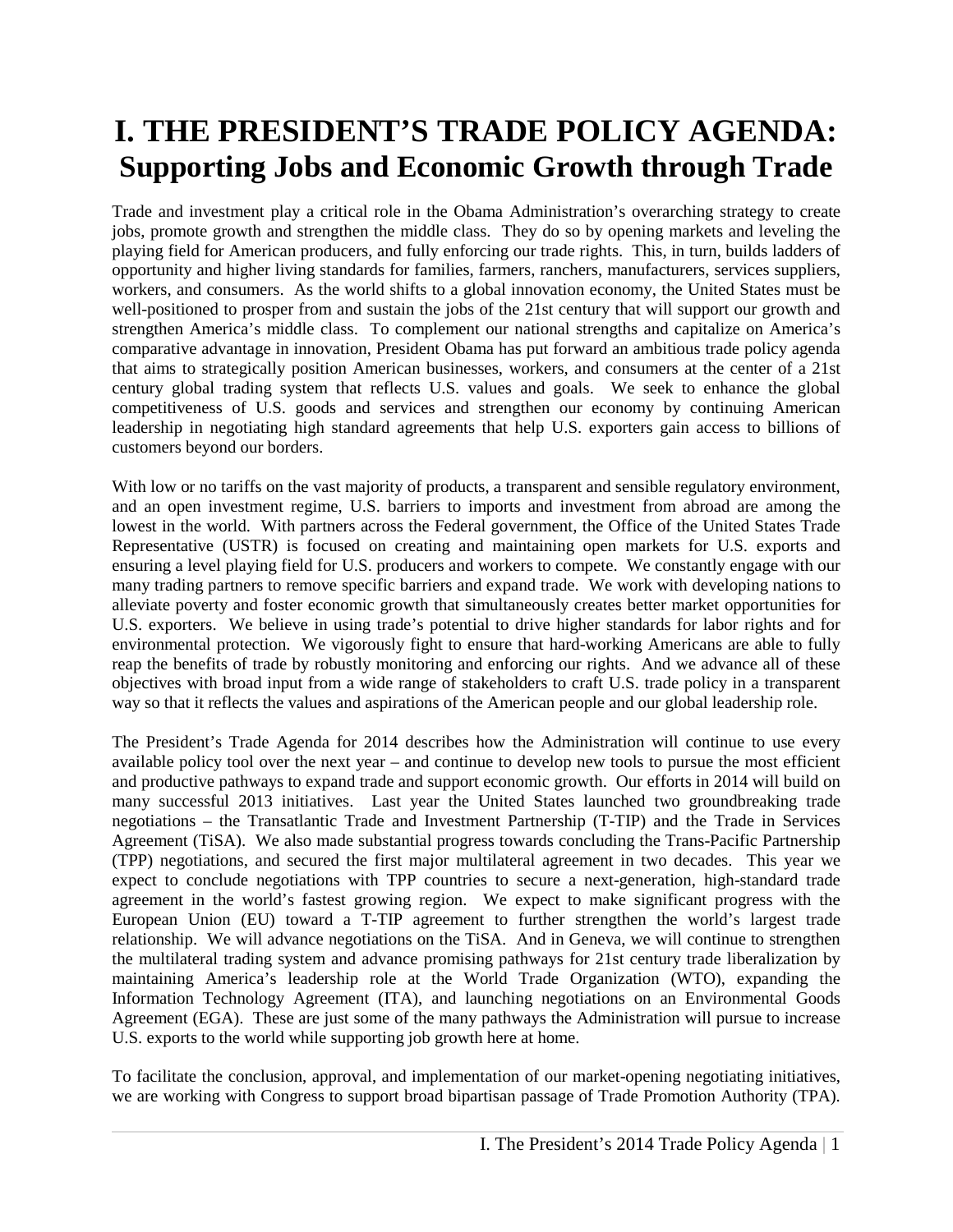TPA is a critical tool for Congress to update and assert its role in trade policy, to guide current and future negotiations, and to ensure the completion of market-opening, job-supporting agreements. TPA is an important part of the Administration's larger strategy of increasing U.S. exports and global economic competitiveness.

In 2014, the Obama Administration will continue to advance trade policies that promote open markets to enable additional job-supporting U.S. exports and sustained economic growth.

# **Our Trade Policy Priorities**

# **I. Expand Job-Supporting U.S. Trade**

International trade supports millions of jobs here in the United States, sustaining American families and businesses alike. Trade links American workers and their high-quality "Made in America" products with customers around the world. Data from 2013 showed that every \$1 billion in U.S. goods exports supported an estimated 5,400 American jobs, and every \$1 billion of U.S. services exports supported nearly 5,900 U.S. jobs. Many export-related jobs are in some of the United States' fastest-growing and most globally competitive sectors, from manufacturing to agriculture to services.

More than half of U.S. imports provide inputs to value-added production here in the United States. In the 21st century, supply chains for many U.S. businesses are truly global, and inputs may cross borders multiple times before a finished product is completed. Thus it is critical that the United States work to improve the efficiency of global trade with our key trading partners, in terms of both exports and imports, to support job growth here at home.

With a trade weighted applied tariff of 1.3 percent, U.S. barriers to imports are already among the lowest in the world. By contrast, we face high tariff and nontariff barriers in many foreign markets that constrain our ability to achieve export-led growth. That's why it's critical for the United States to continue to pursue an ambitious trade agenda in 2014 that eliminates trade barriers, increasing our exports to the world, supporting jobs, and strengthening our economy.

#### *Conclude the Ambitious Trans-Pacific Partnership Negotiations*

In pursuit of job-supporting trade opportunities, the Administration will work to conclude negotiations of the Trans-Pacific Partnership (TPP) in 2014, producing a high-standard, comprehensive, 21st-century agreement that provides new export opportunities for U.S. industry and agriculture, opens markets for U.S. services and investment, protects worker rights, and enhances environmental protection.

TPP will expand U.S. trade with dynamic economies throughout the rapidly growing Asia-Pacific region. Experts estimate that economies around the Pacific Rim will continue to grow faster than the world average, elevating income levels and creating increased market opportunities. Along with the United States, TPP partners now include Australia, Brunei Darussalam, Canada, Chile, Japan, Malaysia, Mexico, New Zealand, Peru, Singapore, and Vietnam. The twelve TPP countries now represent nearly 40 percent of global GDP and a third of global trade. These large and growing markets of the Asia-Pacific already are key destinations for U.S. manufactured goods, agricultural products, and services suppliers, and the TPP will further deepen this trade and investment relationship while addressing new and emerging 21st century issues of concern to U.S. stakeholders – including trade in a growing digital economy. According to an analysis supported by the Peterson Institute for International Economics, a successful TPP agreement would provide global income benefits of an estimated \$223 billion per year, by 2025, while potentially expanding annual U.S. exports by \$124 billion. TPP countries also account for 28 percent of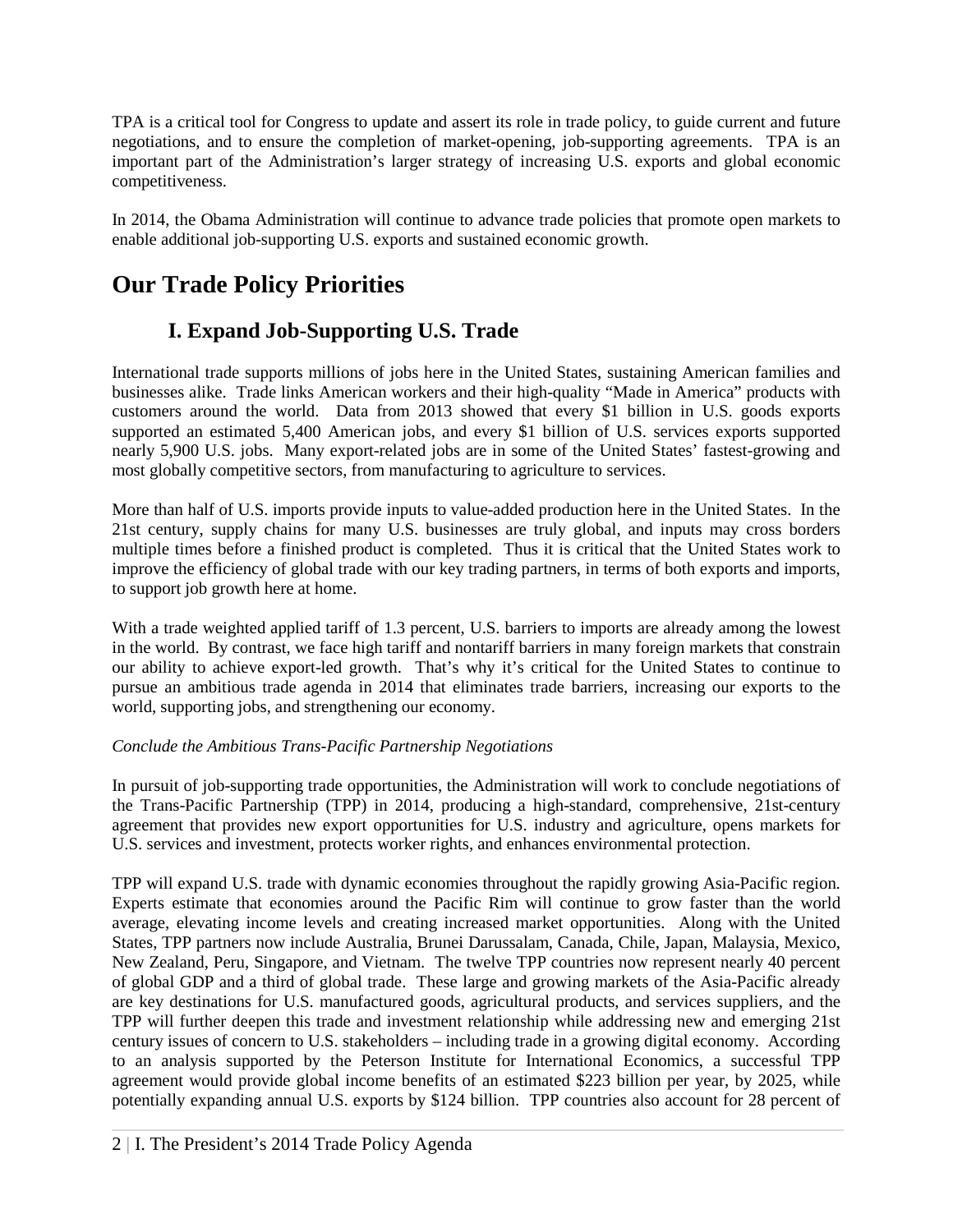global marine catch and over a third of global timber production, thus providing a meaningful opportunity to advance environmental stewardship efforts in the region.

The entry of Japan, the world's third-largest economy, into TPP negotiations in July 2013 has further expanded the commercial impact of the TPP agreement. Building upon this expansion, we will continue to conduct robust bilateral negotiations with Japan in parallel to the TPP negotiations to address issues related to automotive trade, insurance, and other nontariff measures. In addition, the United States continues to engage with potential candidate countries regarding their interest in joining the TPP negotiations, and has welcomed public expressions of interest by a number of economies in Asia and Latin America. TPP is a promising platform for the development of a global trading system based on U.S. values and rules that enhance public health and consumer safety. Along with other existing TPP member countries, the United States continues to stress to all potential new entrants that they must be able to meet the high standards agreed to by the TPP negotiating partners.

#### *Advance Negotiations with the European Union in the Transatlantic Trade and Investment Partnership*

On June 17, 2013 President Obama and EU leaders announced that the United States and the EU would launch negotiations on a comprehensive trade and investment agreement to strengthen a partnership that already supports \$1 trillion in annual two-way trade, nearly \$4 trillion in investment, and roughly 13 million direct jobs – the Transatlantic Trade and Investment Partnership (T-TIP) agreement.

This year, we expect to make significant progress in the T-TIP negotiations. After three negotiating rounds in the latter half of 2013, the Administration plans to maintain a similar pace for the talks in 2014. Negotiators will seek ambitious market openings in goods, services, and investment. T-TIP offers an historic opportunity to modernize trade rules and to bridge divergences in our respective regulatory and standards systems – which can constitute the most significant obstacles to transatlantic trade – without compromising the health, safety, and environmental protection our citizens expect. It also offers significant opportunities to set high standards with respect to global issues of common concern, beyond the bilateral U.S.-EU relationship. A successful T-TIP agreement could generate new business and employment by expanding trade and investment opportunities, and pioneering new trade rules and disciplines. As we pursue these goals, we will maintain the high standards for public health, public safety, worker rights, and environmental and consumer protection that people on both sides of the Atlantic expect. We also will continue to seek constructive input from Congress and stakeholders as the T-TIP negotiations progress.

#### *Tackle 21st Century Trade Issues by Moving Negotiations in Services and Information Technology Towards Conclusion*

As the U.S. knowledge and innovation economy continues to grow in the 21st century, we have become the world's largest trader in services. U.S. exports of private services were nearly \$700 billion in 2013, and three out of every four American jobs are already in the services sector. And with every \$1 billion in services exports supporting nearly 5,900 U.S. jobs, promoting the expansion of services trade globally will pay dividends for the United States. Despite the increasing prominence of services trade, the Peterson Institute estimates that tradable business services remain five times less likely to be exported than manufactured products.

That is why in 2013, the Administration launched negotiations for a Trade in Services Agreement (TiSA) to open foreign markets, create new opportunities for U.S. exporters, and encourage the adoption of policies that promote fair and open competition in international markets for services. Focused exclusively on services, TiSA will encompass state-of-the-art trade rules aimed at promoting fair and open competition across a broad spectrum of service sectors. Currently, there are nearly two dozen countries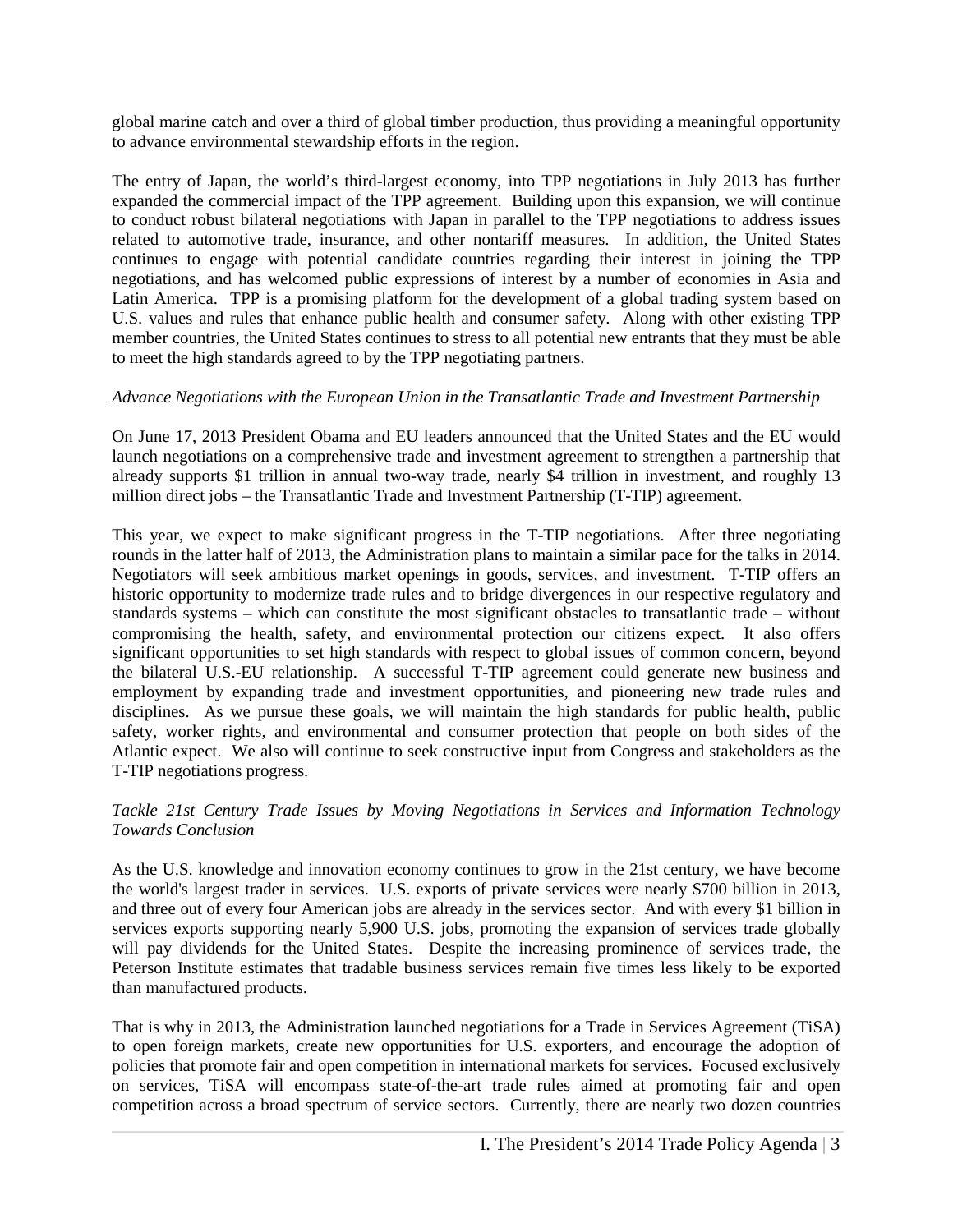participating in the TiSA negotiations, representing roughly two-thirds of world trade in services and a combined services market exceeding \$30 trillion – or approximately half of the global economy.

This year we will work vigorously to advance negotiations on TiSA. A key U.S. priority is to enable service suppliers to compete on the basis of quality and competence rather than nationality. We are also seeking an agreement that will permit greater transparency and predictability from our trading partners regarding policies that present barriers to trade in services and hinder U.S. exports. And to remain relevant in a digitally-connected, constantly innovating global economy, TiSA will also need to address issues affecting services trade through electronic channels and include appropriate new provisions to support such trade.

The United States will also continue to play a leading role in negotiations to expand the scope of products covered by the WTO Information Technology Agreement (ITA). The ITA entered into force in 1997 and now covers over \$4 trillion in annual global trade. The Obama Administration is seeking to expand the scope of the ITA's product coverage in order to keep pace with the tremendous technological advances that have taken place in recent years. As a result of persistent and targeted outreach by the United States, the number of Members participating in the ITA negotiations has increased from six at the launch of negotiations in May 2012, to 28 by September 2013. This expansion represents a critical mass of global Information and Communication Technology (ICT) trade – approximately 90 percent.

In 2014, U.S. negotiators will work to conclude negotiations on a balanced and commercially meaningful expansion of the ITA. Eliminating duties on newer information technology products would provide a significant boost for U.S. technology exports, and enable all countries to benefit from increased trade of cutting edge products. The Information Technology and Innovation Foundation estimates that the liberalization of duties on additional technology products could increase U.S. exports by \$2.8 billion, and support up to 60,000 new American jobs.

#### *Lead Creative and Effective Efforts at the World Trade Organization to Open Markets, Enforce Rules, and Combat Protectionism*

The World Trade Organization remains the critical forum for liberalizing multilateral trade, strengthening the multilateral rules-based trading system, and enforcing global trade rules, and serves as an important bulwark against protectionism. In 2014, the United States will build on recent multilateral trade negotiating successes by continuing to play a leading role in the multilateral trading system. This leadership role reflects our commitment to preserving, enhancing, and strengthening the WTO.

At the 9th WTO Ministerial Conference in Bali (MC9), Indonesia last December, the United States led WTO Members in concluding its first new multilateral trade agreement since the creation of the WTO in 1995. The Trade Facilitation Agreement, with binding commitments on all WTO Members to expedite movement, release and clearance of goods, improve cooperation on customs matters, and help developing countries fully implement the obligations, will contribute to opening new markets for U.S. exporters by significantly reducing customs barriers they face worldwide. The agreement will increase customs efficiency and effective collection of revenue, and will help small businesses access new export opportunities through measures like transparency in customs practices, reduction of documentary requirements, and processing of documents before goods arrive. Additional work at the MC9 also produced important steps to address key issues with regard to food security and agricultural trade, and to alleviate poverty and improve economic opportunities through trade policy and development assistance.

In 2014, the United States will seize upon this forward momentum by implementing these new decisions while also identifying future opportunities for progress such as new negotiations on a plurilateral agreement to eliminate tariffs on environmental goods. The United States also looks forward to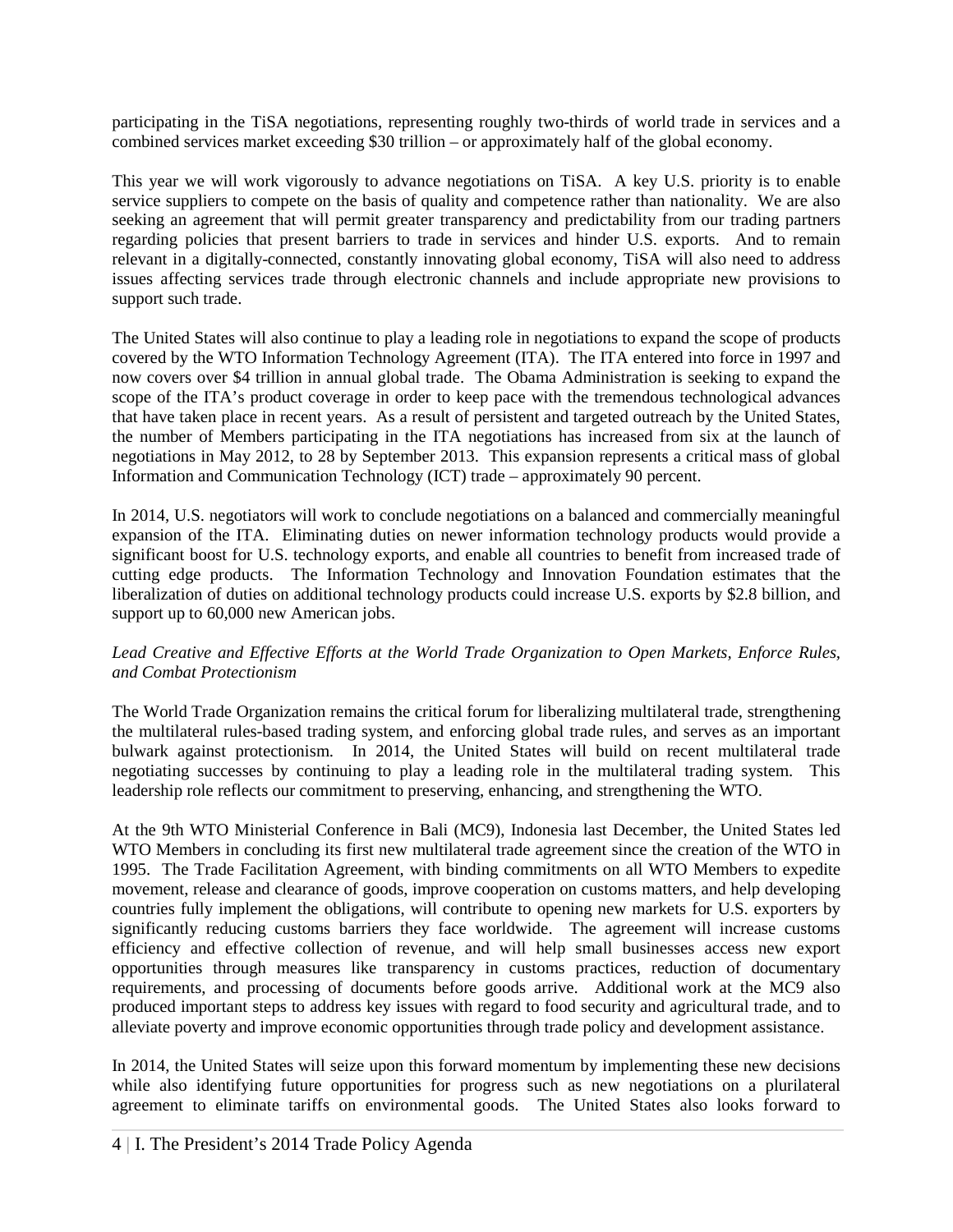completing negotiations on the accession of Kazakhstan to the WTO, and will continue to provide technical and other assistance to other WTO accession candidates. This assistance includes developing countries and least developed countries that undertake trade commitments that meet Administration priorities and are supported by the Congress.

While supporting the expansion of WTO membership and playing a proactive role in market-opening negotiations, the United States will continue to promote and strengthen the WTO's existing core functions. This includes the day-to-day activities of the WTO committees, working groups, and dispute settlement mechanism. These institutional structures are critical to promoting transparency in WTO Member trade policies, as well as monitoring and resisting protectionist pressures during a challenging time for the global economy. By working together, WTO Members can continue to build upon 2013's successful efforts to revitalize the WTO and ensure that the institution remains well-equipped to drive future economic growth and development.

#### *Promote and Protect Job-Supporting Innovation and Creativity for Producers and Consumers Alike*

As the 21st century global economy evolves, the Obama Administration will continue to work towards strengthening America's competitive advantage in innovation. Intellectual property (IP) is a key source of American jobs, and serves the essential purpose of encouraging innovation and creativity. To sustain these vital economic benefits, the United States in 2014 will continue to seek greater market access for IPintensive U.S. products, and to promote job-supporting innovation and creativity with balanced policies informed by diverse views that benefit both producers and users of innovative products and services.

In the TPP negotiations, we will continue to work with the negotiating partners and stakeholders to advance state-of-the-art, high-standard IP provisions that will protect and promote the spread of IPintensive products and services throughout the entire region, to the benefit of producers and consumers in all TPP countries. We will also seek to advance our IP interests in the T-TIP, and will advance positive discussions of trade-related innovation and related issues at the WTO Council for Trade-Related Aspects of Intellectual Property Rights (TRIPS) in Geneva.

And as we endeavor to open new markets to innovations of American firms, the United States will aggressively defend millions of American jobs threatened by the wholesale theft of U.S. intellectual property. From the directors and actors who make our movies to the carpenters and engineers who make and run the sets, our people deserve to reap the benefits of their work. We will use all appropriate trade policy tools to address key trade-related IP issues and resolve specific intellectual property rights issues that undermine the rights of Americans. We seek to actively combat global counterfeiting that both threatens American jobs and often endangers the health and safety of global consumers. The United States will continue to use the "Special 301" process and annual report to Congress both to drive continued improvements to the IPR protection and enforcement system and to spotlight challenges. We will also use the Special 301 process, the TPP negotiations, and other trade policy tools to further implement the Administration's Strategy on Mitigating the Theft of U.S. Trade Secrets. To promote U.S. exports of IP-intensive products, we will closely monitor compliance with IP-related commitments secured in U.S. trade agreements.

We will continue to seek constructive input from Congress and stakeholders on a wide range of trade issues related to the protection and enforcement of copyrights, trademarks, patents, trade secrets, and other forms of intellectual property. In the area of public health, the Administration continues to welcome diverse stakeholder input to shape the development of proposals to promote access to high-quality innovative and generic medical products.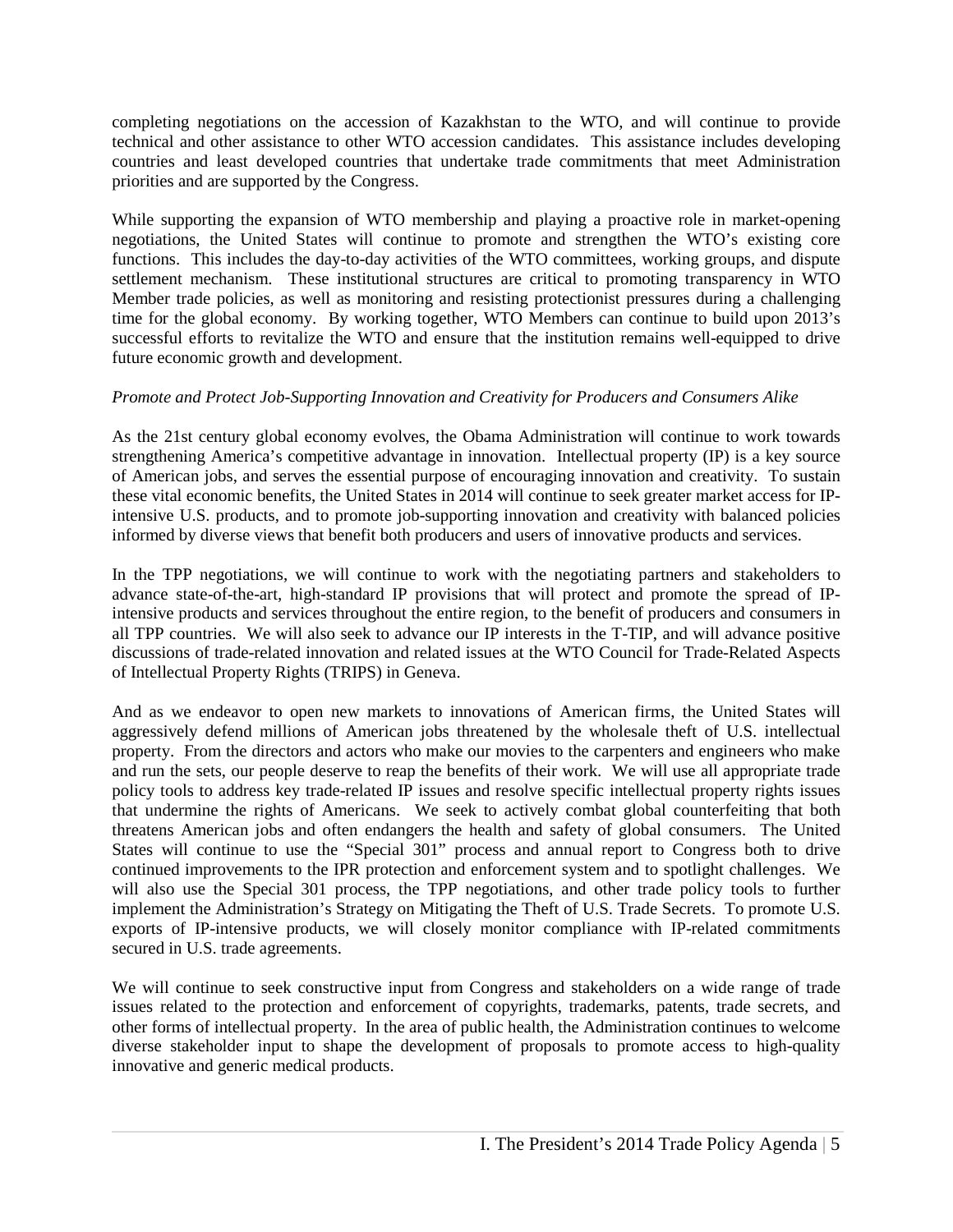#### *Support American Jobs through Increased Manufacturing and Agricultural Trade*

In 2014, the Administration's efforts to support globally competitive U.S. exports will cover the spectrum of U.S. sectors, notably including manufacturing and agriculture. We will promote measures to facilitate trade and job-supporting exports in both key sectors worldwide.

U.S. manufacturing will play a key role in the future of our economy. As American manufacturers increase our capacity to produce more advanced and value-added goods, consumers around the world continue to place a high value on products made in America. In 2012, the United States exported nearly \$1.4 trillion of manufactured goods, which accounted for 87 percent of all U.S. goods exports and 61 percent of U.S. total exports. To support the growth of advanced manufacturing and associated highquality jobs here at home, in 2014 the Obama Administration will continue to pursue trade policies aimed at keeping American manufacturers competitive with their global peers. Throughout our trade negotiations, we aim to level the playing field between state-owned enterprises (SOEs) and private firms. We also seek to ensure that the rules of origin and the global supply chain provisions create incentives for manufacturers to locate in the United States. In addition to concluding ITA expansion negotiations, we will seek to negotiate and implement Telecommunications Mutual Recognition Agreements (MRAs) with select countries to facilitate U.S. exports of telecommunications equipment.

Since the beginning of the Obama Administration the agricultural sector has been a bright spot for exports, supporting nearly one million American jobs throughout the U.S. agricultural supply chain. In 2013, U.S. farmers and ranchers exported a record \$148.4 billion of food and agricultural goods to consumers around the world. In 2014, the Administration will focus on opening and maintaining export markets for food and agriculture, and continue to advocate for science-based standards in support of additional exports of U.S. agricultural products. To realize the full benefits of our existing trade agreements, including those that entered into force in 2012, we will continue to use the consultative mechanisms established in each agreement to ensure that all relevant commitments are upheld, including commitments related to agricultural market access and to applying science-based sanitary and phytosanitary (SPS) standards to U.S. agricultural exports. We will also work with other key trading partners such as Russia, China, and Japan using a full range of trade tools, to secure market access for U.S. food and agricultural exports that is consistent with science-based SPS standards. Our efforts in agriculture also will include an ongoing push in plurilateral discussions on aligning regulatory approaches affecting trade in products derived from modern biotechnology in order to both grow U.S. agricultural exports and improve global food security. Additionally, in the course of the TPP and T-TIP negotiations, and in parallel with those negotiations, we will engage with our key trading partners to resolve specific and challenging agricultural bilateral trade concerns, and will ensure that we secure market access consistent with science-based SPS standards.

#### *Combat Emerging Nontariff Barriers to Trade and Investment*

The Administration is engaging in an ongoing effort to tackle emerging issues that increasingly affect trade in the 21st century. In the TPP and T-TIP trade negotiations, for example, the United States is seeking new disciplines to address trade distortions and unfair competition associated with the increasing participation of large SOEs in international trade. We are also actively combating "localization barriers to trade," which are measures designed to protect, favor, or stimulate domestic industries, service providers, and/or intellectual property at the expense of the industries, service providers, and IP rights holders of other countries. The use of these localization barriers has increased in the last few years, especially in some of the world's largest and fastest growing markets. Such measures distort trade, create an uneven playing field for exporters, and limit or deny domestic businesses' and consumers' open access to a wide range of goods and services. In 2014, we will seek to reduce their distortionary effects with key trading partners around the world, and particularly throughout Asia.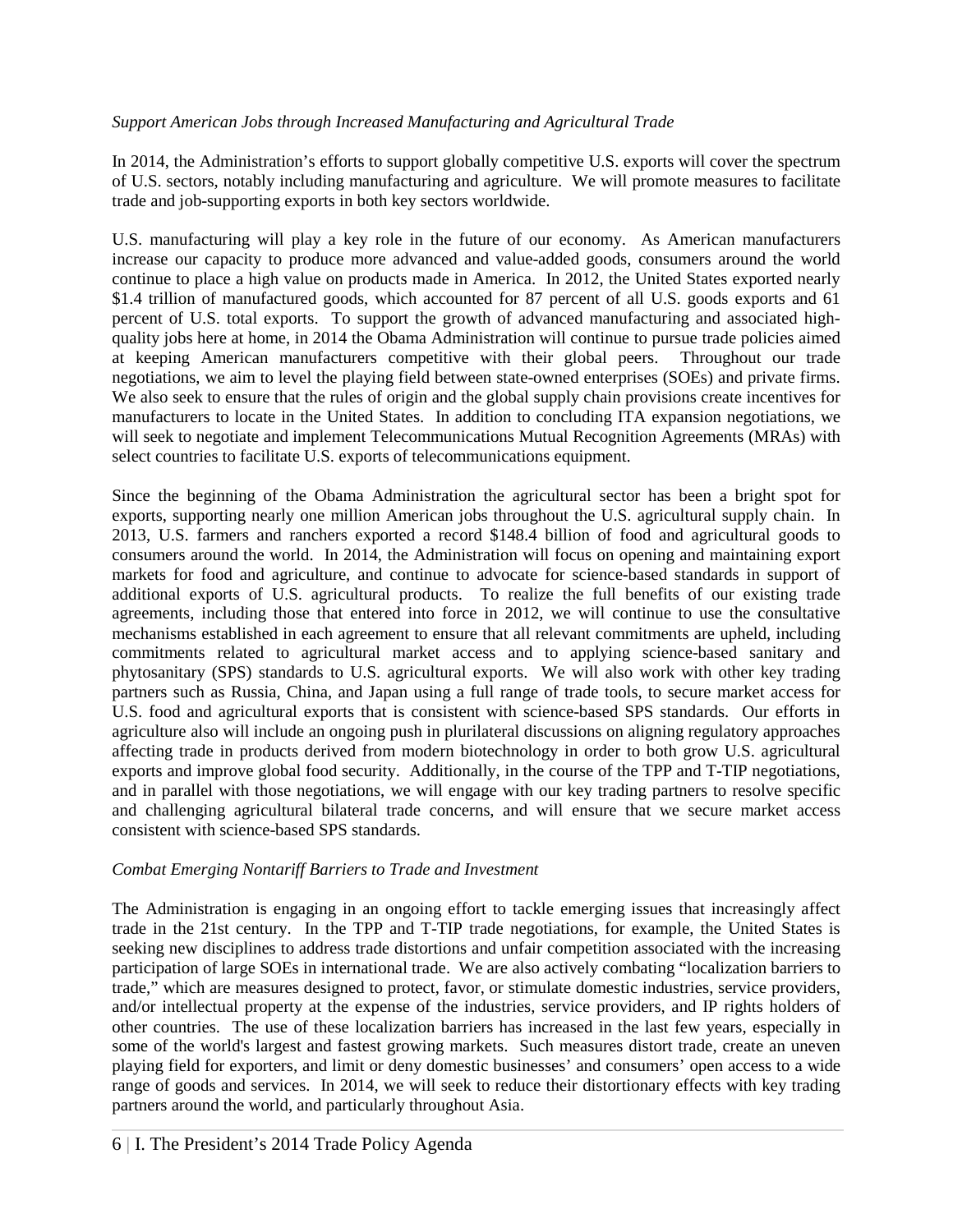Many high-wage, high-skill American jobs depend on the ability of multinational firms to invest both in the United States and abroad. According to the latest data available from the U.S. Department of Commerce, U.S.-based multinational firms employ 23 million Americans and pay compensation an estimated 33 percent higher than the U.S. private sector average. The United States in 2014 will seek to advance trade-enhancing investment measures with key trading partners in order to continue attracting the best jobs and industries to U.S. shores. Building on successful past efforts, we will seek to secure highstandard Bilateral Investment Treaties (BITs) with trading partners such as China, India, and Mauritius; explore BIT discussions with Cambodia, Gabon, Ghana, and Russia, and a regional investment agreement with the East African countries; and launch new BIT negotiations with appropriate partners around the world.

#### *Advance Trade Policy that Reflects Our Values*

The United States is a strong supporter of internationally recognized worker rights as a matter of both human rights and trade policy. Countries that fail to adequately address substandard labor conditions do not just harm their own citizens. Poor labor standards in one country can significantly affect workers everywhere else by incentivizing a global race to the bottom, thus unfairly distorting global markets. The Obama Administration believes that by improving labor rights through our trade initiatives abroad we can simultaneously uphold and promote U.S. values, strengthen the ability of American workers here at home to have a fair shot at competing on a level playing field in the global marketplace, and help grow a larger middle class in our trading partners that will fuel demand for U.S. goods and services.

That is why we seek to negotiate high standard labor provisions in all of our comprehensive trade agreements, and to ensure that U.S. trading partners meet their obligations related to worker rights. In the coming year, we will seek to strengthen the respect for and protection of labor rights through our major trade negotiations. This includes finalizing the labor chapter of the TPP while also working with our TPP negotiating partners to identify any of those countries' labor laws and related practices that may be inconsistent with the TPP obligations and ensure that they are brought into compliance. Similarly, we will use the unique opportunity afforded to us in the T-TIP to negotiate obligations that protect worker rights and set a high bar for other trade negotiations in the rest of the world. More broadly, we will focus on the effectiveness of rule of law, implementation of the numerous agreements we have entered into, and our work with key trading partners around the world to address specific labor issues. In all these cases, USTR will continue to insist that commitments we negotiate to protect labor rights are subject to the same dispute settlement procedures and enforcement mechanisms as commercial obligations in our trade agreements.

In 2014, we will continue to work with the U.S. Department of Labor, the U.S. Department of State and the Government of Colombia to advance the implementation of the Colombia Action Plan Related to Labor Rights, a critical complement to the United States-Colombia Trade Promotion Agreement. We will continue to consult with Bangladesh on implementation of the Generalized System of Preferences (GSP) Action Plan developed after the President suspended GSP benefits in June 2013. This Action Plan lists specific actions that Bangladesh should take to provide a basis for reinstatement of GSP benefits.

Following the first dispute settlement case filed under the labor provisions of a U.S. trade agreement, the Administration will continue to engage with the Government of Guatemala, as well as our partners in the labor movement, on the Enforcement Plan signed in April 2013 by the United States and Guatemala. Our goal is to ensure that the Enforcement Plan is fully implemented to address significant concerns about the enforcement of Guatemala's labor laws. We will also follow through on consultations invoked under the United States-Bahrain Free Trade Agreement to improve respect for labor rights in that country. In addition, we will aim to strengthen cooperation and engagement on labor protections with a number of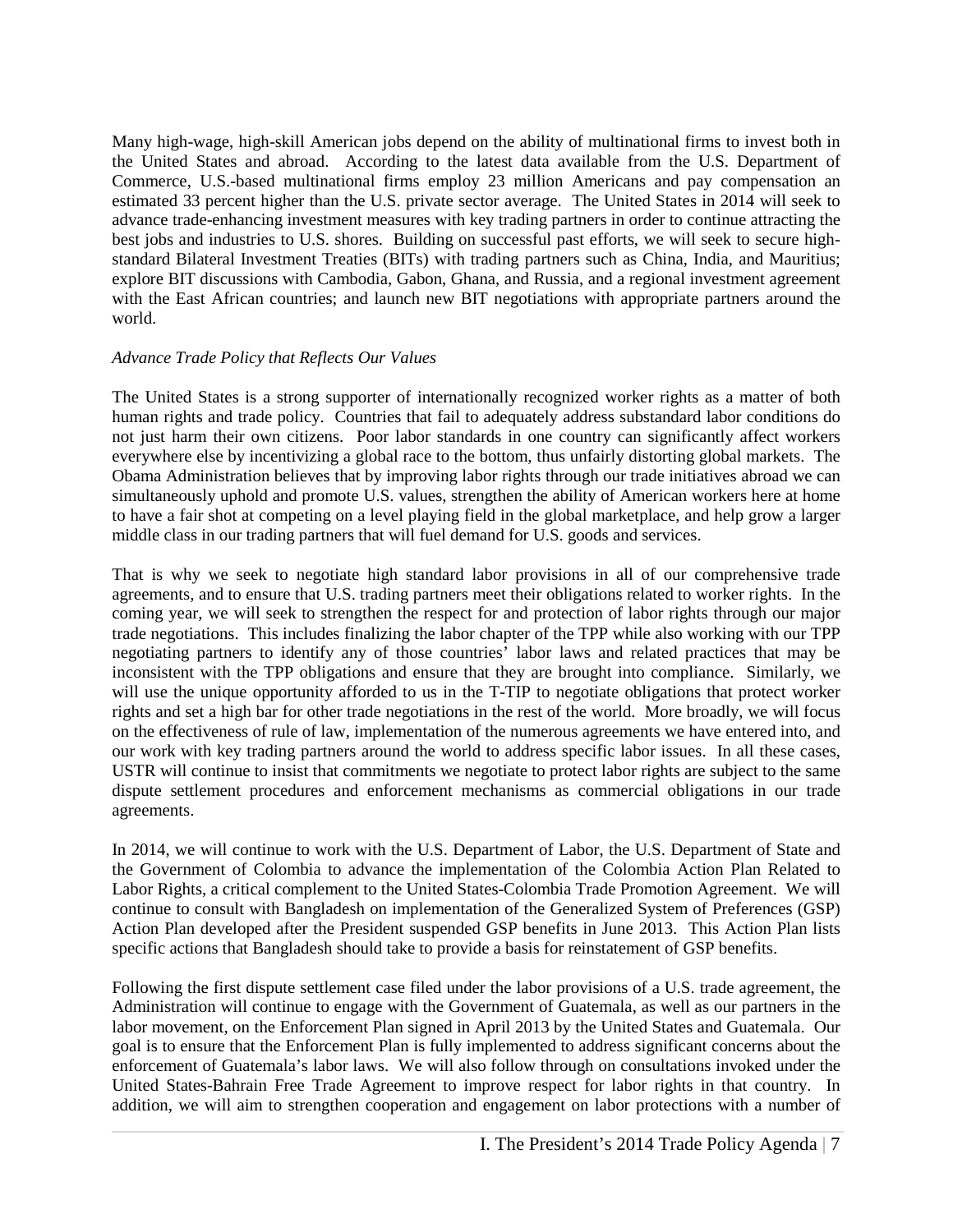trading partners. This includes engagement with the Dominican Republic as part of our follow-up to the report issued by the U.S. Department of Labor related to labor law enforcement in the sugar sector. As part of the U.S. Labor Department's review of the submission received from the AFL-CIO and 26 Honduran unions and non-governmental organizations, we will continue to engage with the Honduran government and stakeholders.USTR will also continue our worker rights reviews under GSP and the African Growth and Opportunity Act (AGOA). In each of these cases, our goal is to assist countries to resolve the labor matters raised so that workers are able to exercise their rights and working conditions are improved.

The Obama Administration also recognizes that our trade agenda must include strong provisions on traderelated environmental issues and has taken the lead to ensure that our trade agreements are part of the solution to pressing international environmental challenges. In 2014, we will continue to pursue trade policies to open markets and advance environmental goals at the same time. We will seek strong environmental protection commitments in ongoing trade negotiations like the TPP and T-TIP, in particular in ground-breaking new areas such as fisheries and conservation. We will also continue to ensure that our trading partners commit to effectively enforce environmental laws, including laws implementing Multilateral Environmental Agreements (MEAs), and not to derogate from such laws or reduce environmental protections in order to encourage trade or investment. Much like our efforts to protect labor rights, USTR will continue to press for environmental protection commitments to be subject to the same dispute settlement procedures and enforcement mechanisms as commercial obligations in our trade agreements.

In addition, we will work with the world's largest traders of environmental goods to eliminate tariffs on these products through a WTO negotiation we commenced on January 24, 2014, initially involving countries representing nearly 90 percent of this \$1.4 trillion market. Eliminating tariffs on goods that help us protect our environment, such as renewable and clean energy technologies, reduces prices and increases their availability. This, in turn, enhances our efforts to combat climate change. USTR will also continue to work in APEC to further open markets for environmental goods, including by working to address nontariff barriers.

In 2014, we will continue to closely monitor the implementation of environmental obligations under existing trade agreements as well. For example, we will work with the Government of Peru, the Interagency Committee on Trade in Timber Products, and stakeholders to monitor implementation of the United States-Peru Trade Promotion Agreement forestry annex and 2013 bilateral action plan, and increase efforts to combat illegal logging in Peru and support forestry reform efforts there. We will also continue to engage with the Governments of Colombia and Panama regarding ongoing implementation of their obligations under the Environment Chapters of the Colombia and Panama FTAs, including the establishment of independent secretariats to receive public submissions regarding effective enforcement of environmental laws.

Furthermore, the United States is a leading voice for access to medicines for the world's poor in developing countries, and strongly believes that our trade agreements should reflect this principle. For example, we believe the best approach to addressing pharmaceutical intellectual property in the TPP negotiations involves offering countries flexibility based on their individual circumstances. We will continue to work with TPP partners in 2014 to strike the right balance to make life-saving medicines more widely available, while maintaining incentives for the development of new treatments and cures.

Meanwhile, here at home, the Administration is committed to working with the Congress to renew the Trade Adjustment Assistance (TAA) programs, which expired on December 31, 2013, to provide critical support for Americans facing short-term trade-related transitions. Without TAA, we risk allowing hard working American families to slide down the economic scale and out of the middle class. TAA provides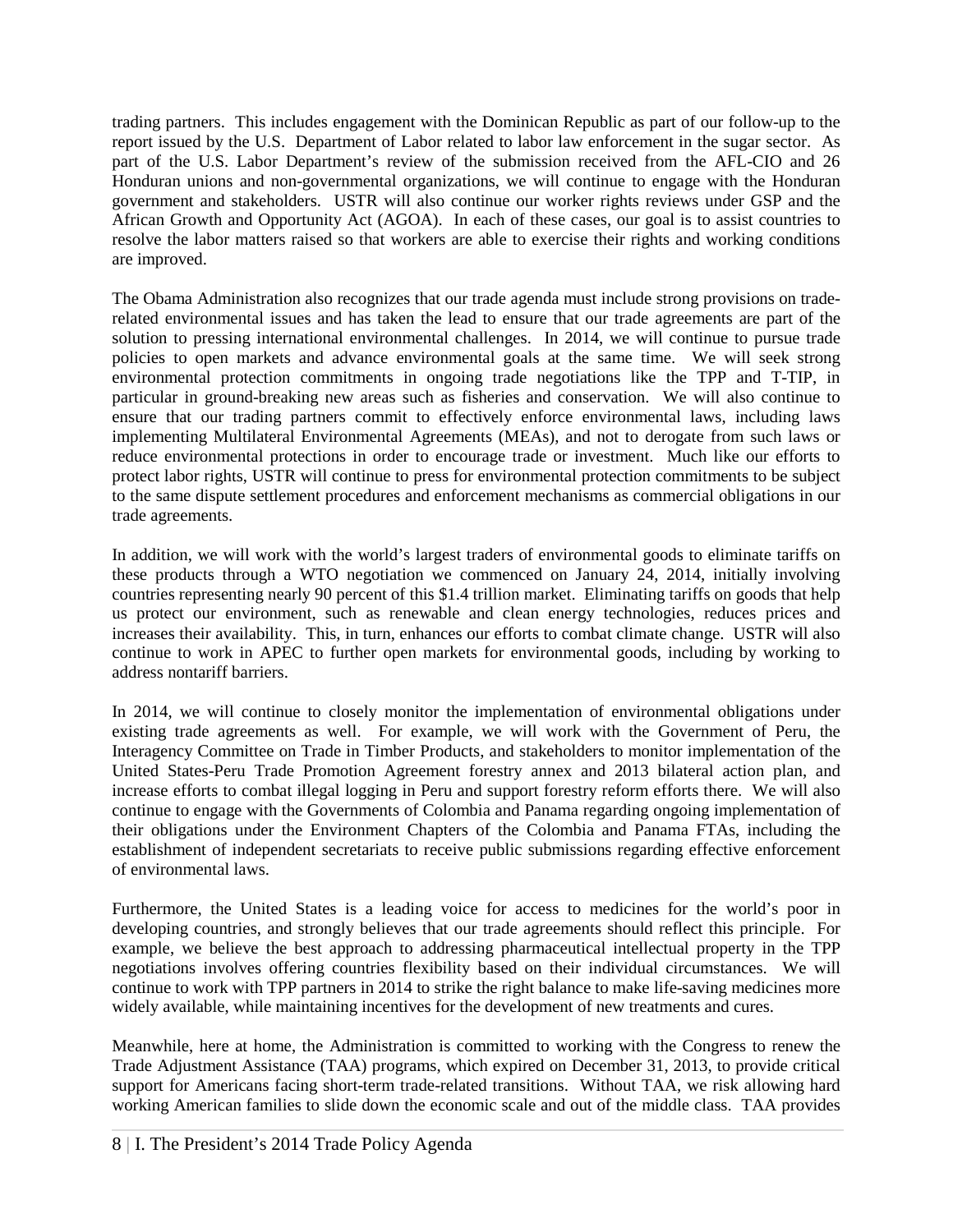resources to eligible workers to develop new skills that are essential for employment in vital growth industries of the 21st century economy. As the Obama Administration works hard to create and maintain open markets and support jobs through trade, we must also be mindful of our responsibility to ensure that trade policy reflects our values and keeps faith with American workers impacted by global competition.

These goals are critical to the Administration's broader efforts to ensure a balanced, growing global economy in which workers in the United States and abroad share in the benefits of trade and globalization, while also advancing our collective commitment to environmental stewardship and the protection of public health.

# **II. Enforce U.S. Trade Rights Around the World**

A robust international trading system offers the greatest economic benefits when all trading partners abide by their commitments and play by the same rules. The Administration recognizes that vigilant monitoring and rigorous enforcement of U.S. trade rights is absolutely essential to growing our economy and defending the livelihoods of hard-working Americans. It is for this reason that President Obama has placed trade enforcement on a par with opening markets for U.S. exports. Consequently, the United States will use every appropriate tool at our disposal, including dialogue, negotiation, and dispute settlement, to fight a variety of unjust trade barriers until the rights of America's working families are fully realized.

In 2014, the Obama Administration will continue to monitor and enforce WTO obligations, along with those in our bilateral, plurilateral, and regional trade agreements. As we continue to defend and enforce U.S. trade rights, our goal remains to ensure that Americans can compete successfully in world markets where intellectual property is protected, labor and environmental standards are enforced, agricultural and industrial regulations are based on science, and transparent rules and regulations are applied without discrimination.

#### *Challenge WTO-Inconsistent Trade Practices in Markets Worldwide*

The WTO's dispute settlement system plays an indispensable role as the preeminent forum for the discussion and adjudication of disputes with our trading partners. In 2014, we will continue to use dialogue when possible and WTO dispute settlement when necessary to help preserve and support American jobs threatened by WTO-inconsistent practices. We will continue to pursue cases currently pending in various stages of dispute settlement. Additional cases may also be brought as appropriate to enforce WTO commitments and to remove potentially WTO-inconsistent practices identified through our investigations.

As a top priority for the United States in 2014, we will continue to hold China accountable to its WTO obligations to ensure that U.S. producers and workers have a level playing field to compete in a wide range of industries. We secured key legal victories last year through the WTO dispute resolution process, such as the WTO's 2013 findings that China's antidumping and countervailing duties on chicken broiler products breached WTO rules. This successful outcome is a clear example of our winning strategy of fighting back against China's misuse of its trade remedies laws to ensure that China does not unfairly block U.S. exports.

Going forward, we will continue to work cooperatively with the EU and Japan as we prosecute a dispute involving China's unfair export restraints on rare earths, tungsten, and molybdenum. This action is a prime example of our ongoing efforts to fight for U.S. manufacturing jobs and to defend manufacturers' trade rights to access key industrial inputs on a non-discriminatory basis.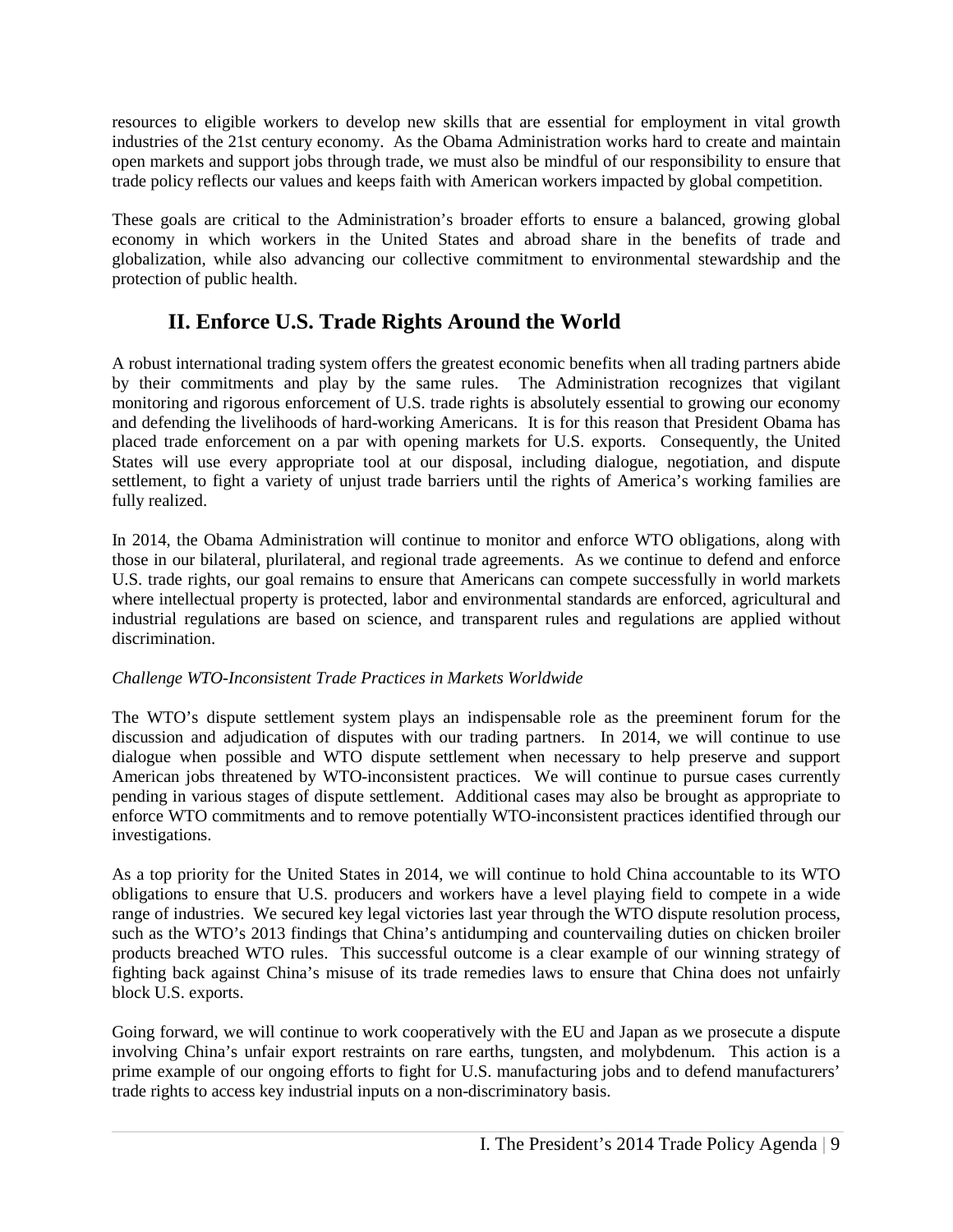At the same time, we will vigilantly monitor China's current and future actions involving cases where the United States prevailed at the WTO to ensure that the fruits of America's hard-earned trade rights can be fully harvested. This includes taking all available and appropriate actions to encourage China's compliance with WTO rulings against its distortionary trade measures on electronic payment services and its unfair duties levied against exports of U.S. steel.

The United States remains prepared, as it has been over the last several years, to engage in any meaningful efforts that will advance the goal of ending WTO-inconsistent subsidies for aircraft at the earliest possible date. Tens of thousands of jobs for U.S. aerospace engineers, electricians, and related suppliers depend on U.S. aircraft manufacturers being able to compete globally on a level playing field. That is why we continue to pursue a compliance panel proceeding launched in April 2012 due to the EU's failure to comply with the WTO's 2011 findings that \$18 billion in subsidies conferred on Airbus by the EU and member countries were WTO-inconsistent. At the same time, the United States is vigorously defending U.S. interests in the compliance challenge brought by the EU.

Restrictions on agricultural trade must be consistent with WTO rules requiring sanitary and phytosanitary measures to be based on science. Therefore, in 2014, the United States will continue to pursue its WTO challenge to India's prohibition on the importation of certain U.S. agricultural products, including poultry meat and chicken eggs. Although India's measure purports to be concerned with preventing avian influenza, the measure does not have a scientific basis and is not in line with international standards. A decision is expected this year.

The United States will also continue to pursue its dispute settlement proceedings with Indonesia regarding its import restrictions that seriously impede trade in horticultural products animals and animal products. In 2013, the United States held two rounds of consultations with Indonesia to discuss those regulations that appear to be inconsistent with Indonesia's WTO obligations. In the second set of consultations, the United States was joined by New Zealand, which appears similarly to be harmed by Indonesia's restrictions.

The United States will continue to defend vigorously its right to utilize trade remedies, including antidumping and countervailing duties, consistent with WTO rules. We will also work to combat the misuse of such trade remedies by our trading partners. In addition to actions mentioned above in disputes on Chinese duties on steel and chicken broiler products, in 2014, we will continue our challenge through the WTO dispute settlement panel proceedings of China's imposition of antidumping and countervailing duties on more than \$3 billion in exports of American automobiles. Following our initiation of the dispute, China withdrew the antidumping and countervailing duties. Nonetheless, we continue to seek through WTO dispute settlement confirmation that the measures never should have been imposed in the first place.

#### *Deploy a "Whole-of-Government" Coordinated Approach to Maximizing the United States' Trade Enforcement and Monitoring Efforts*

In 2014, the Interagency Trade Enforcement Center (ITEC) will continue to play a critical role in the Obama Administration's enforcement efforts. ITEC brings together resources and expertise from across the Federal government into one organization reporting to the USTR. ITEC includes staff from a variety of agencies with a diverse set of language skills and expertise, including intellectual property rights, subsidy analysis, economics, agriculture, and animal health science. This collaborative structure provides the Administration with increased capabilities to investigate unfair trading practices. ITEC is significantly enhancing the Administration's capacity to proactively enforce U.S. trade rights.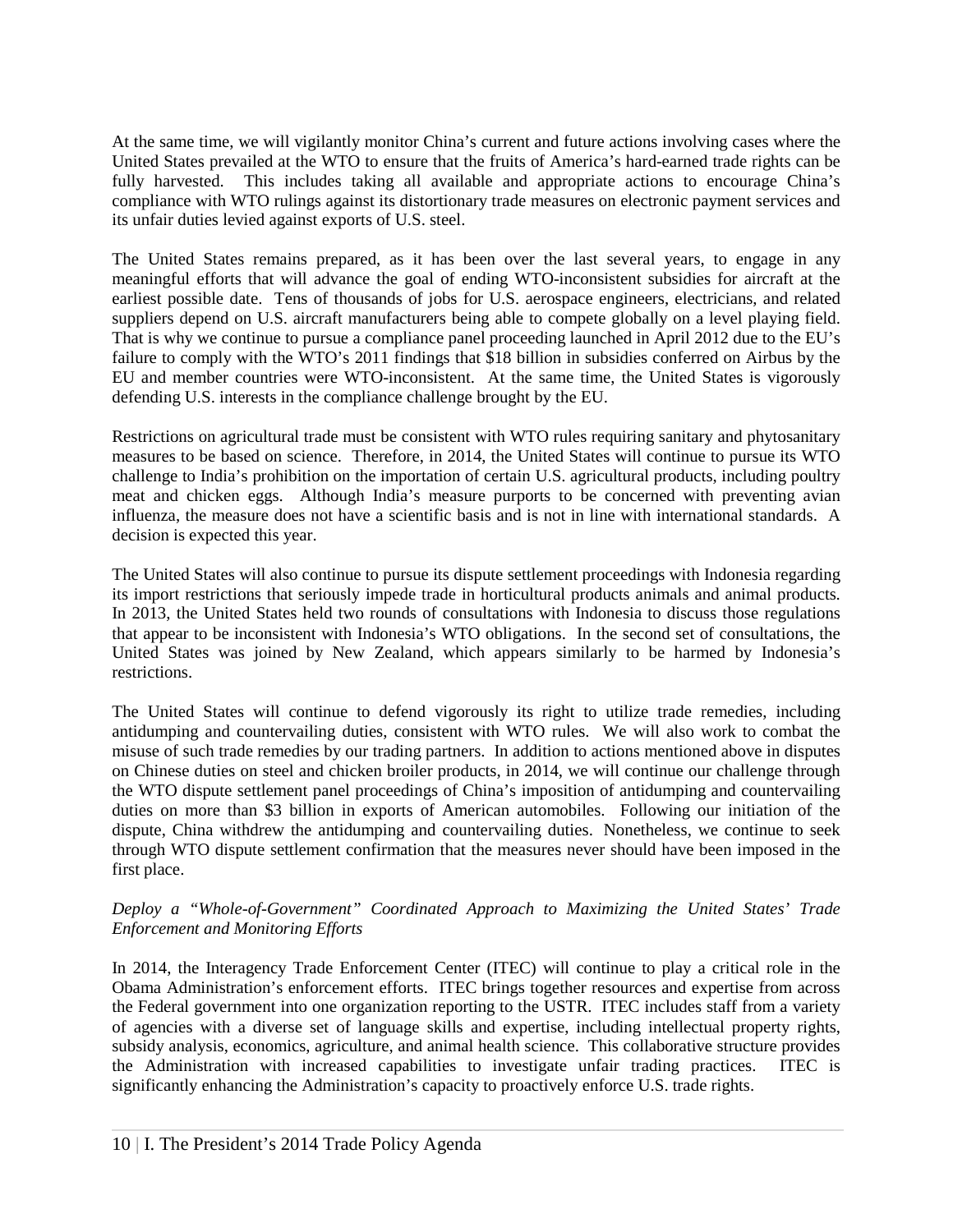For example, through ITEC the United States will continue to push further and dig deeper into the complex web of industrial policies and bureaucratic systems of key trading partners like China. This increased base of knowledge provides our negotiators and litigators with improved information that enables a more effective and efficient deployment of resources, thus enhancing our ability to prevail in key disputes. ITEC will also continue to research, with assistance from U.S. industry, support provided by China and other governments to various industries with a view to assessing compliance with WTO obligations. Furthermore, ITEC will continually monitor compliance of other key trading partners, such as Russia, Brazil, and India, with their WTO commitments in coordination with trade experts from across the U.S. Government.

#### *Monitor New Trade Agreement Implementation to Maximize Benefits for American Exporters*

Building on the achievements of the last four years, in 2014 we will work with Korea, Colombia, and Panama to ensure that the bilateral trade agreements that went into effect in 2012 are fully implemented and continue to operate smoothly. On January 1, 2014, both the United States and Korea implemented the third annual tariff reductions under the United States-Korea Free Trade Agreement. Moving forward in 2014, the United States and Korea will jointly convene relevant committees and working groups established under the agreement as necessary to ensure continuing implementation of its provisions. We will also continue to work with the governments of Colombia and Panama to ensure that both countries adhere to their commitments under their bilateral agreements with the United States. At the same time, the Administration will undertake comprehensive efforts to help U.S. exporters of all sizes take full advantage of the job-supporting trade opportunities that these agreements make possible.

#### *Intensify WTO Committee Work to Increase Accountability Among Members*

The day-to-day work of the WTO's standing committees and other bodies provide opportunities for the United States to monitor implementation of WTO commitments and raise specific trade concerns. The United States has successfully reenergized the daily work of the WTO, from pushing for strong results in the Triennial Review in the Committee on Technical Barriers to Trade, to raising concerns with new trade-restrictive measures in the Import Licensing Committee, Committee on Sanitary and Phytosanitary Measures, and Council for Trade in Goods. In 2014, we will continue to utilize WTO committees and other WTO bodies to challenge new protectionist measures and consider approaches that can improve implementation of WTO commitments and build on these commitments.

### **III. Enhance Trade and Investment Relationships with Partners Worldwide**

The United States continues to promote mutual accountability and shared ambition as we work to strengthen our international trade relationships and support U.S. jobs through a variety of trade and investment avenues. In addition to our ongoing trade negotiations with partners in Asia, Europe, and around the world, in 2014 the United States will maintain steady engagement with trading partners to maintain open markets and create additional bilateral and regional trade and investment opportunities to help increase U.S. exports and grow our economy.

#### *China*

President Obama is committed to ensuring that U.S. engagement with China focuses on providing American exporters with a level playing field to compete in China's large and growing market. Moving forward, the Obama Administration will seek to enhance cooperation toward common objectives on the basis of our shared responsibility to sustain global economic growth and stability.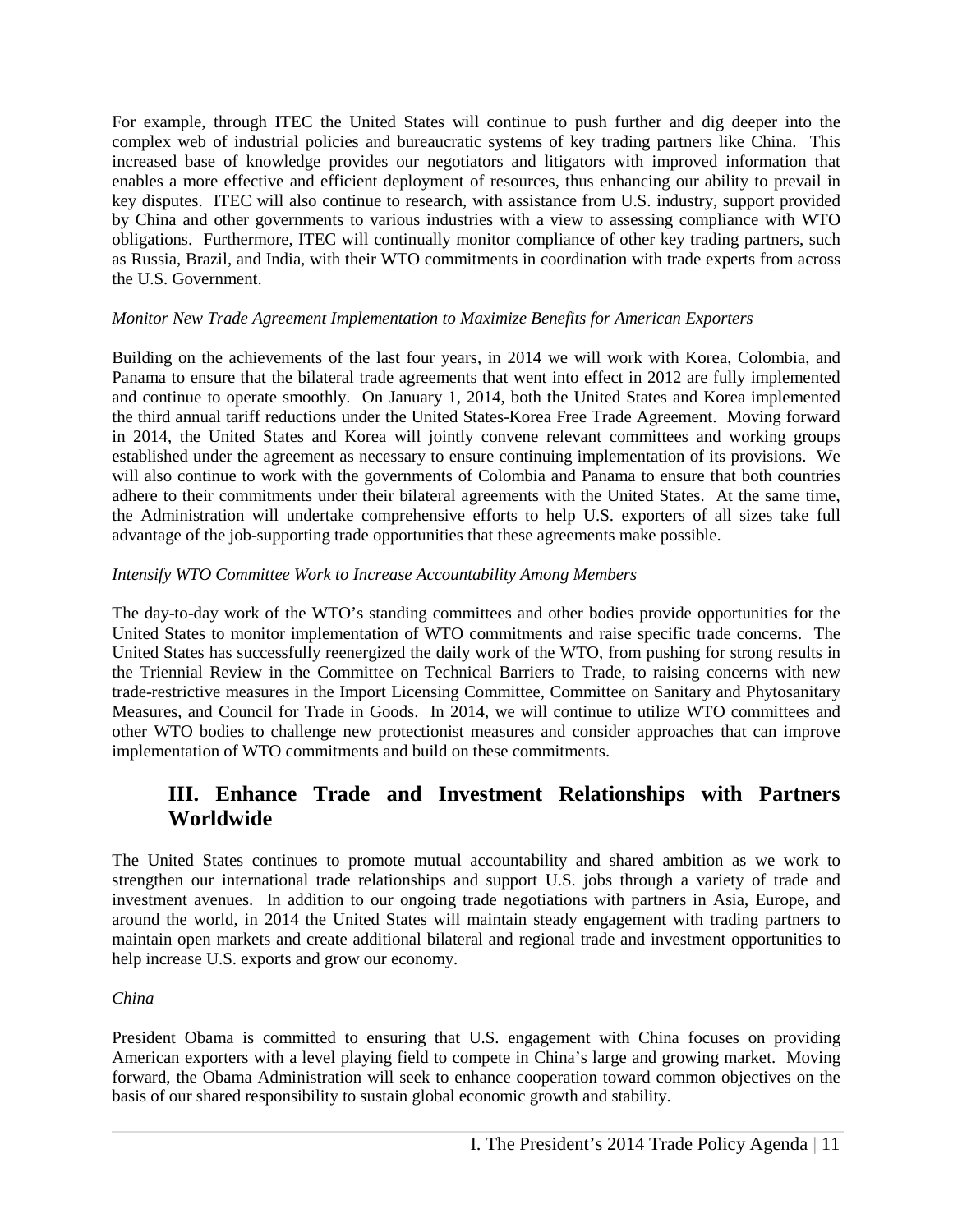Our efforts to promote healthy and equitable trade with China will build on recent progress in several areas. Bilateral engagement in 2013 – through the Joint Commission on Commerce and Trade and the Strategic and Economic Dialogue, as well as the Innovation Dialogue and other key working groups and bilateral fora – was productive, though there is more work ahead of us. In 2014, we will pursue our trade objectives with China using all available tools, including dialogue, negotiation, and enforcement when appropriate as we seek to eliminate market access barriers and increase transparency across all sectors. We will work to substantially advance BIT negotiations with China to secure improved market access and important protections, consistent with our negative list approach and a commitment to national treatment in the pre-establishment phase. We will seek to make real progress on China's Government Procurement Agreement accession negotiations, including by deepening engagement on difficult systemic issues such as SOEs and sub-central coverage and China's domestic procurement regimes. We will work with China to improve intellectual property protection and enforcement through a number of avenues, recognizing that a strong rule of law is essential to encourage and support continued innovation.

In 2014, we will also seek timely and thorough implementation of China's past commitments, including those relating to various measures impeding imports of U.S. goods, such as food and agricultural products, information technology and telecommunications equipment, medical devices, and an array of other manufactured products.

#### *Russia*

In 2014, the United States will seek to improve the United States-Russian trade and investment relationship by urging Russia to implement fully its WTO commitments, while also continuing our bilateral dialogue to address stakeholders' other important concerns. Last year, we inaugurated two annual reports on Russia in the WTO – one on WTO Enforcement and one on WTO Implementation. We believe that Russia has taken many important steps to implement the WTO Agreement in most areas, but at the same time there are several areas where more progress is needed. We will monitor Russia's implementation of its WTO obligations in 2014 and take any actions necessary to ensure that U.S. exports are treated consistently with those commitments. We will also seek to make progress on systemic issues aimed at bolstering bilateral trade and investment.

#### *India*

Increasing trade and investment between the United States and India is critical to enhancing the dynamism of this important economic relationship. Two-way U.S.-India trade in goods and services in 1980 was only \$4.8 billion; since then, it has skyrocketed to an estimated \$105 billion in 2013. India's economic growth and development could support significantly more U.S. exports in the future, particularly if India avoids adopting trade-restrictive measures and opens its market at a level commensurate with its increasing role in global trade. In 2014 we will engage with India in a variety of ways to increase opportunities for U.S. investment in and exports to India's large and growing market. To enable U.S. investors to do business with greater certainty and predictability in India, we will continue to pursue negotiations for a high-standard BIT. We will also continue to utilize the U.S.-India Trade Policy Forum to establish a regular, productive trade policy dialogue, address concerns, and engage with the Government of India on a wide range of trade and investment issues, including concerns related to intellectual property rights protection and potentially trade-restrictive localization policies.

#### *The Americas*

The United States maintains strong economic ties with its trading partners throughout the Western Hemisphere. Boasting a combined goods and services trade totaling nearly \$2 trillion, we seek to build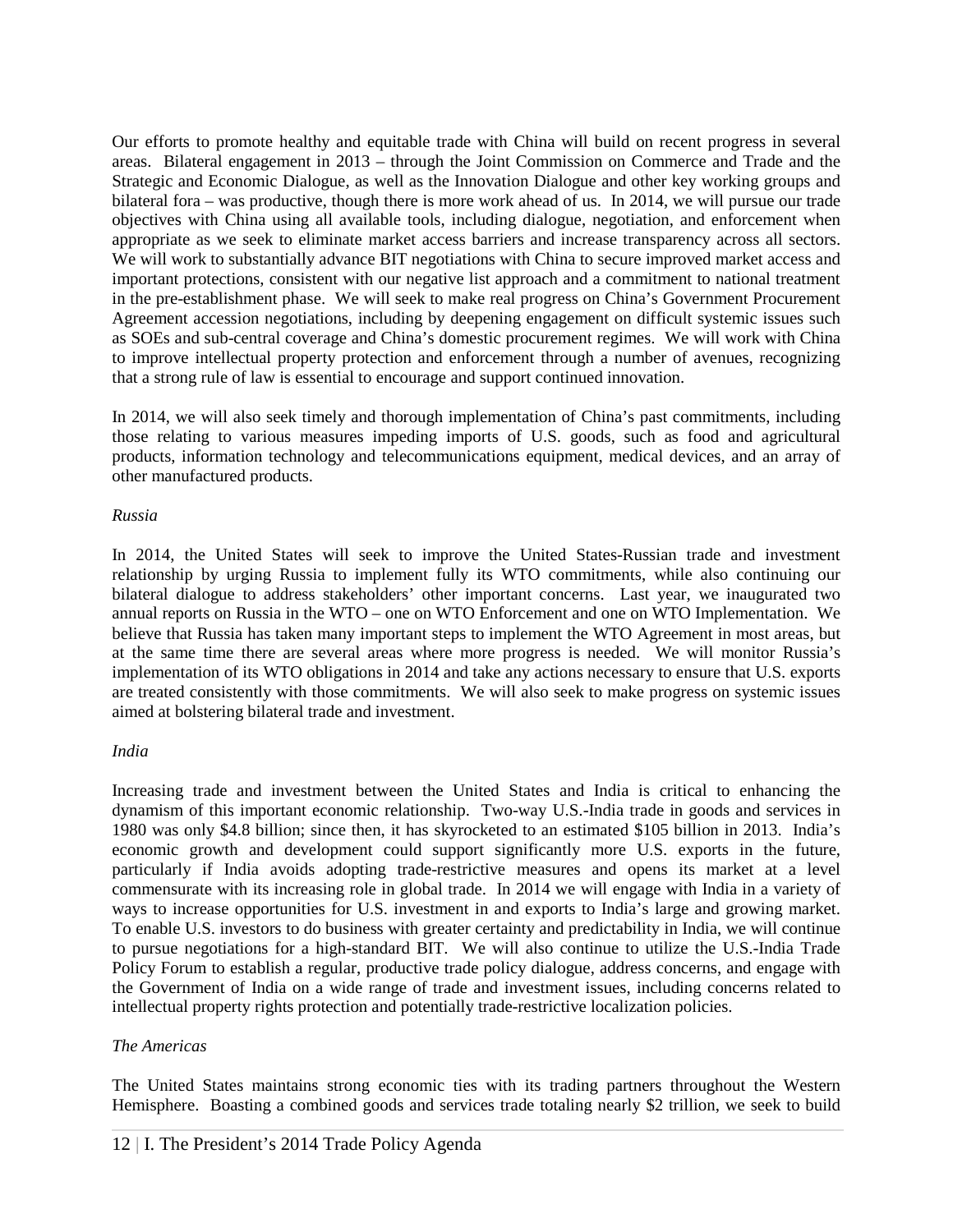upon an extensive web of existing bilateral and regional trade agreements to further enhance U.S. export opportunities in the region. In 2014, the United States will work closely with Canada and Mexico, bilaterally and as TPP partners, to deepen our partnerships, enhance North American competitiveness, and address barriers to U.S. exports. In addition, we will develop a strategy to foster fair trade in the North American lumber market in the lead-up to the expiration of the U.S.-Canada Softwood Lumber Agreement in 2015.

Strong growth in trade and investment flows between the United States and Brazil continue to promote job-supporting, two way trade and investment with Brazil through the U.S.-Brazil Agreement on Trade and Economic Cooperation. In 2014, we will work to continue to grow our exports and deepen our trade and investment policy engagement with Brazil. In addition, we will continue to work with Brazil to negotiate a long-term mutually agreeable solution to the ongoing WTO dispute on cotton, preventing costly retaliatory countermeasures from damaging American consumers and exports.

Trade between the United States and Central America and the Caribbean remains strong. Consequently, the United States will continue to work with our partners in Central America and the Dominican Republic, both bilaterally and through the CAFTA-DR, to promote job-supporting, mutually beneficial trade and investment. In 2014, the United States will work to deepen trade its relationships with CAFTA-DR partners to strengthen implementation of the trade agreement, facilitate trade, and address outstanding issues related to IP, SPS measures, worker rights, and customs and border measures, among others.

In 2014, we intend to hold our second meeting under the updated U.S.-CARICOM Trade and Investment Framework Agreement signed by Vice President Biden and President Martelly of Haiti in 2013 as we continue to deepen engagement and expand opportunities for trade with these key neighboring countries.

#### *Sub-Saharan Africa*

The United States will also intensify engagement with trading partners in sub-Saharan Africa to advance key trade and investment initiatives. In 2014, President Obama will hold the first United States-Africa Leaders Summit to build stronger economic ties with the continent. We will conclude a comprehensive review of the AGOA program, develop recommendations on revisions to the program, and work with Congress on a timely renewal of the AGOA program, which is scheduled to expire in September 2015. We will also work to significantly advance President Obama's Trade Africa Initiative, including exploration of launching an investment treaty with the East African Community (EAC); working with the EAC to implement trade facilitation measures; developing a U.S.-EAC commercial dialogue work plan, and establishing trade capacity building priorities with the EAC; and enhancing cooperation on trade facilitation (including effective implementation of the related WTO multilateral decision), sanitary and phytosanitary (SPS) and technical barriers to trade (TBT). We also aim to complete negotiations of a U.S.-ECOWAS Trade and Investment Framework Agreement with the West African Economic Community. Further, we will use bilateral mechanisms such as Trade and Investment Framework Agreements (TIFAs) and BITs to strengthen trade and investment relationships with key African partners.

#### *The Middle East and North Africa*

This year, the United States will work with regional partners through various forms of engagement (including free trade agreement Joint Committees, TIFA Councils, and other arrangements) to continue developing the President's Middle East and North Africa Trade and Investment Partnership (MENA TIP) initiative. We will aim in particular to advance with MENA countries several proposals, including agreements on trade facilitation, joint principles on foreign investment, and joint principles on information and communication technology services trade. In addition, we will engage governments on a further range of issues identified by stakeholders as important to better trade relations, such as intellectual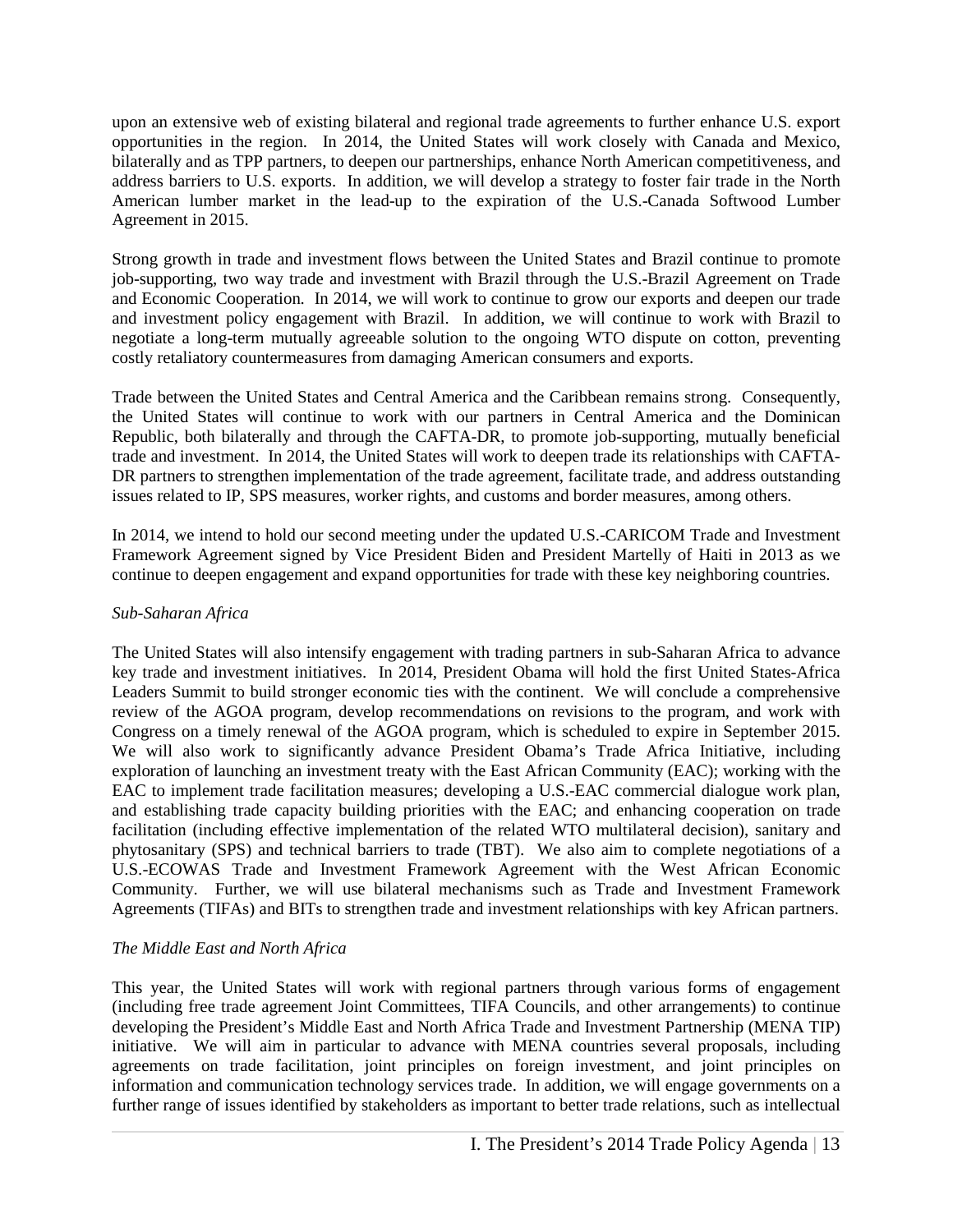property rights, services, government procurement, small and medium enterprise support and labor practices. We will also seek where possible to craft and pursue initiatives that can help lay the groundwork for the greater economic integration among MENA countries which will be critical to the future prosperity of the region.

In our interactions with another important partner, Turkey, we will utilize the senior-level Framework for Strategic Economic and Commercial Cooperation consultative mechanism, as well as policy initiatives under the bilateral High Level Committee, established in 2013, to enhance U.S. trade and investment with one of the strongest economies in the region.

#### *Regional Engagement to Expand Trade Opportunities*

More broadly, the Obama Administration seeks to strengthen our economy by negotiating high-standard regional agreements that complement our bilateral trade policy efforts. Advancing regional economic integration remains a key objective of the Asia-Pacific Economic Cooperation (APEC) forum. This year, the United States will continue to play an active leadership role in APEC, working closely with China, the host country, and APEC partner economies to achieve concrete and meaningful trade and investment outcomes by the APEC Leaders' and Minister's Meeting in late 2014. In particular, we seek to advance initiatives on supply chain performance, good regulatory practices, global value chains, intellectual property, environmental goods and services, and innovation and trade policy.

In 2014, the United States also will intensify work to enhance regional trade and investment with partners in the Association of Southeast Asian Nations (ASEAN). We aim to conclude agreements with ASEAN under the Expanded Economic Engagement (E3) Initiative and the U.S.-ASEAN Trade and Investment Framework Arrangement. To complement robust engagement through ASEAN and other regional fora, the United States will work bilaterally with trading partners across Southeast Asia to address trade and investment barriers and enhance mutual economic growth and development.

In May of last year, the United States and Burma signed a Trade and Investment Framework Agreement, creating a platform for ongoing dialogue and cooperation on trade and investment issues between the two governments. In 2014, a priority for the United States will be to work with the government of Burma to achieve further improvements in the protection of worker rights, a longstanding area of concern to U.S. stakeholders and the international community.

Additionally, USTR looks to build upon the work conducted last year under our innovative plurilateral Trade and Investment Framework Agreement with the five countries comprising Central Asia. In 2014, we will continue our dialogue and capacity building efforts to promote trade, investment, and regional cooperation throughout Central Asia to encourage countries to adopt rules-based market reforms and further integrate into the global economy. Furthermore, we will seek to normalize our trade dialogue with Iraq.

# **IV. Fight Poverty and Foster Global Economic Growth through Trade and Development**

The United States will continue to work with poor countries to lift people out of poverty and foster opportunity through expanded trade and stronger economic growth. Whether through preference programs or new initiatives to increase trade and trade capacity in developing countries, promoting economic development by creating trade opportunities for some of the world's least-advantaged countries today can help to reduce corruption and violence, and increase the likelihood of societal change through peaceful, democratic means. Many regions of the developing world hold considerable potential for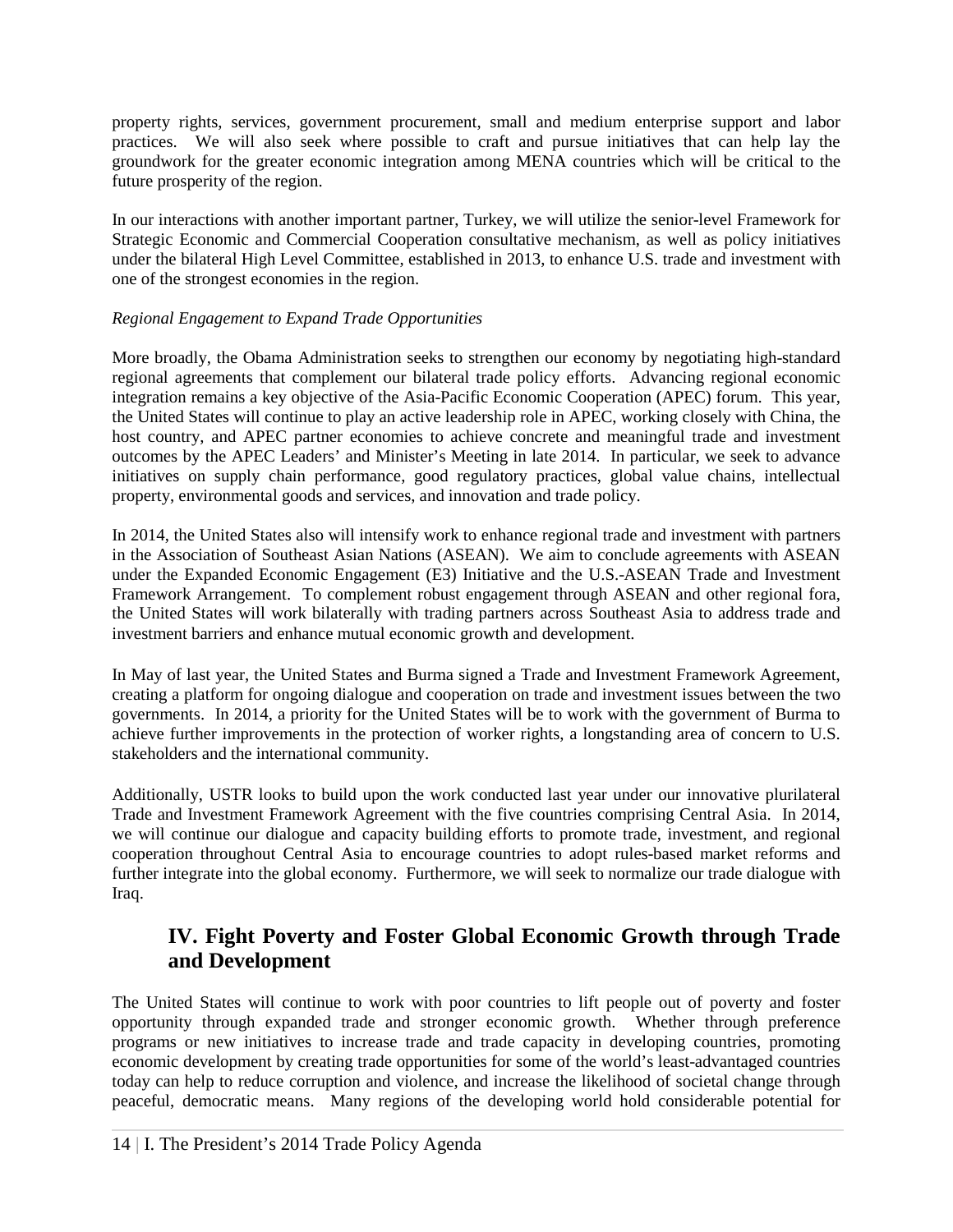economic growth. The Obama Administration's efforts to help developing countries to build capacity to harness the power of trade also helps U.S. producers and exporters by enhancing their opportunities to connect with billions of new customers abroad. Expanding our trade with the developing world supports jobs and economic growth here at home.

The Administration is seeking to build upon recent trade and investment initiatives in developing countries. In June 2013, President Obama announced the launch of Power Africa, a new initiative to help Africa leverage its vast resources to meet its energy needs and increase its global competitiveness. Through Power Africa the United States will work with African governments to reform their energy and power sectors to attract private investment and ensure that energy resources are responsibly developed and effectively deployed.

U.S. trade preference programs provide opportunities for the world's poorest people to climb out of poverty. In support of this goal, the Administration will work with Congress this year to renew authorization of the Generalized System of Preferences (GSP) program. The oldest and most widely used U.S. trade preference program, GSP helps beneficiary developing countries to expand their economies by allowing many goods from these countries to be imported to the United States duty-free. The GSP program also aids American manufacturing by lowering the cost of imported goods used as inputs in U.S. production. In 2014, the Administration will continue to administer our U.S. trade preference programs in a manner that contributes to economic development in beneficiary countries while also addressing relevant statutory eligibility criteria, such as progress on worker rights and enforcement of intellectual property rights. We will also work with Congress to consider possible reforms to the GSP program to take into account evolving global trade relations, including the growing competitiveness of many emerging market GSP beneficiaries.

Our efforts to renew and reform AGOA are also an important part of our development strategy. Created in 2001, AGOA has increased and diversified two-way U.S.-sub-Saharan African trade, helping to facilitate a three-fold increase in non-oil exports from AGOA beneficiary countries to the United States, which totaled nearly \$4.8 billion in 2012. The United States will also conduct a comprehensive review of AGOA to ensure that any future AGOA program works effectively to benefit both Africa and the United States. We will utilize the results of this review to inform consultations with Congress on renewal options for the AGOA program beyond 2015.

The United States will also continue to lead multilateral efforts to assist least developed countries (LDCs) to become better integrated into the global trading system. This commitment was evidenced last December at the 9th Ministerial Conference of the WTO, where the United States helped lead likeminded Member countries to establish a new package of development outcomes that align with our goals of alleviating poverty and improving economic opportunities through trade policy. Recognizing the importance of LDCs achieving their development objectives, WTO Members have in the past agreed on four LDC-specific elements, namely a political commitment on duty-free and quota-free market access, preferential rules of origin, waivers for LDC services suppliers, and enhanced transparency and monitoring in relation to exports of African cotton. In 2014, we will advance work at the WTO to monitor these commitments so that LDC exporters are able to benefit from these preferential trade provisions, grow their economies, and thereby increase two-way trade with the United States.

The United States also strongly supports efforts to expand opportunities for women and women entrepreneurs throughout the global economy. This work stems from the recognition that trade and the financial independence it fosters can be a powerful instrument for empowering women and raising their status within traditional societies. In 2014, the United States will continue efforts to strengthen women's entrepreneurship through the APEC Women and the Economy initiative, and in other fora such as the WTO, to improve women's ability to participate in and reap the benefits of trade. In particular, we will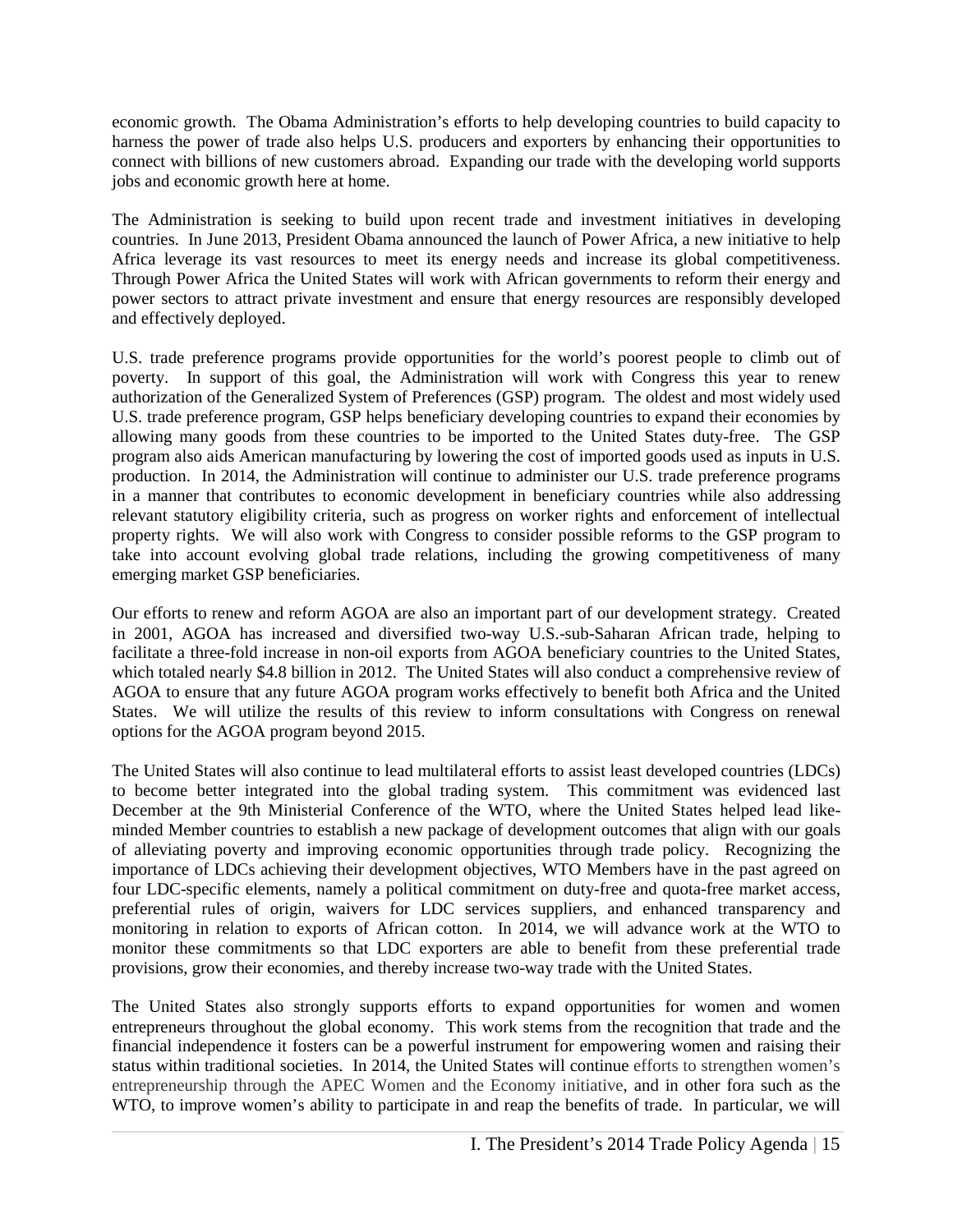seek to build upon a Memorandum of Understanding (MOU) with Afghanistan that sets out how we will work together to encourage greater involvement of women in trade and investment. MOUs on women's empowerment with other regional trading partners are being considered, and women's issues have been an important agenda item in all of our TIFA meetings throughout the South and Central Asia region.

# **V. Inform the Public and Develop Balanced Trade Policy from Diverse Perspectives**

In 2014, while Congress considers new legislation to assert its role in trade policy through a renewal of trade promotion authority, the Obama Administration will continue to consult with Congress and seek input from a wide range of advisors, stakeholders, and the public at large to develop and sustain U.S. trade policies that support American jobs and strengthen the global trading system. This dialogue is critical at every stage of the negotiating process, and for our efforts to ensure implementation and robust enforcement of trade rules. Throughout these processes, we seek to craft trade policy solutions that are balanced and responsive to a diverse array of American voices.

In the TPP negotiations, for example, the Administration has already held consultations with Congress on more than 1,150 separate occasions and will continue to schedule such consultations into 2014. We have continued to share texts of U.S. proposals with Members and to solicit specific input, both as to policy and as to text, at every stage of the negotiation.

The Administration has also been working with a series of advisory committees established by Congress. These include the President's Advisory Committee on Trade Policy Negotiations (ACTPN), the Agricultural Policy Advisory Committee (APAC), the Intergovernmental Policy Advisory Committee (IGPAC), the Labor Advisory Committee (LAC), the Trade Advisory Committee on Africa (TACA), the Trade and Environment Policy Advisory Committee (TEPAC), as well as six Agricultural Technical Advisory Committees (ATACs) and sixteen Industry Trade Advisory Committees (ITACs). Among the advisory committee members are industry representatives, labor unions, environmental groups, consumer groups, health groups, state and local governments, and academia. These committees are provided and have an opportunity to comment on all draft U.S. proposals before they are shared with other countries, and have been encouraged to provide other input throughout the negotiations.

Further, the Administration has cast a wider net to draw in the views of stakeholders and the public more generally, and to share information with them. These efforts have included solicitation of public comments regarding negotiating aims and objective through notices in the *Federal Register*, open invitations to stakeholders to meet with U.S. and foreign officials from the early stages of the TPP talks to the present round, dissemination of trade policy materials such as press releases, factsheets and statements on the website of the United States Trade Representative, and direct and constant outreach by U.S. trade officials to solicit, obtain, and incorporate public input in the course of their daily work.

These efforts will continue and intensify this year. In February 2014, the Administration announced the creation of a new Public Interest Trade Advisory Committee (PITAC). All eligible stakeholders – including NGOs, academics, and other public interest groups – are encouraged to submit their candidates to serve as founding members of the PITAC. Additionally, consistent with the statute, the Administration is soliciting qualified candidates to serve on the ITACs during the  $2014 - 2018$  charter term that are representative of industry, agriculture, services, and labor interests.

In a variety of other areas, we will continue to engage with stakeholders from non-governmental organizations, academia, labor unions, trade associations, environmental and consumer groups, the business community, including small businesses, and a variety of other perspectives that will collectively